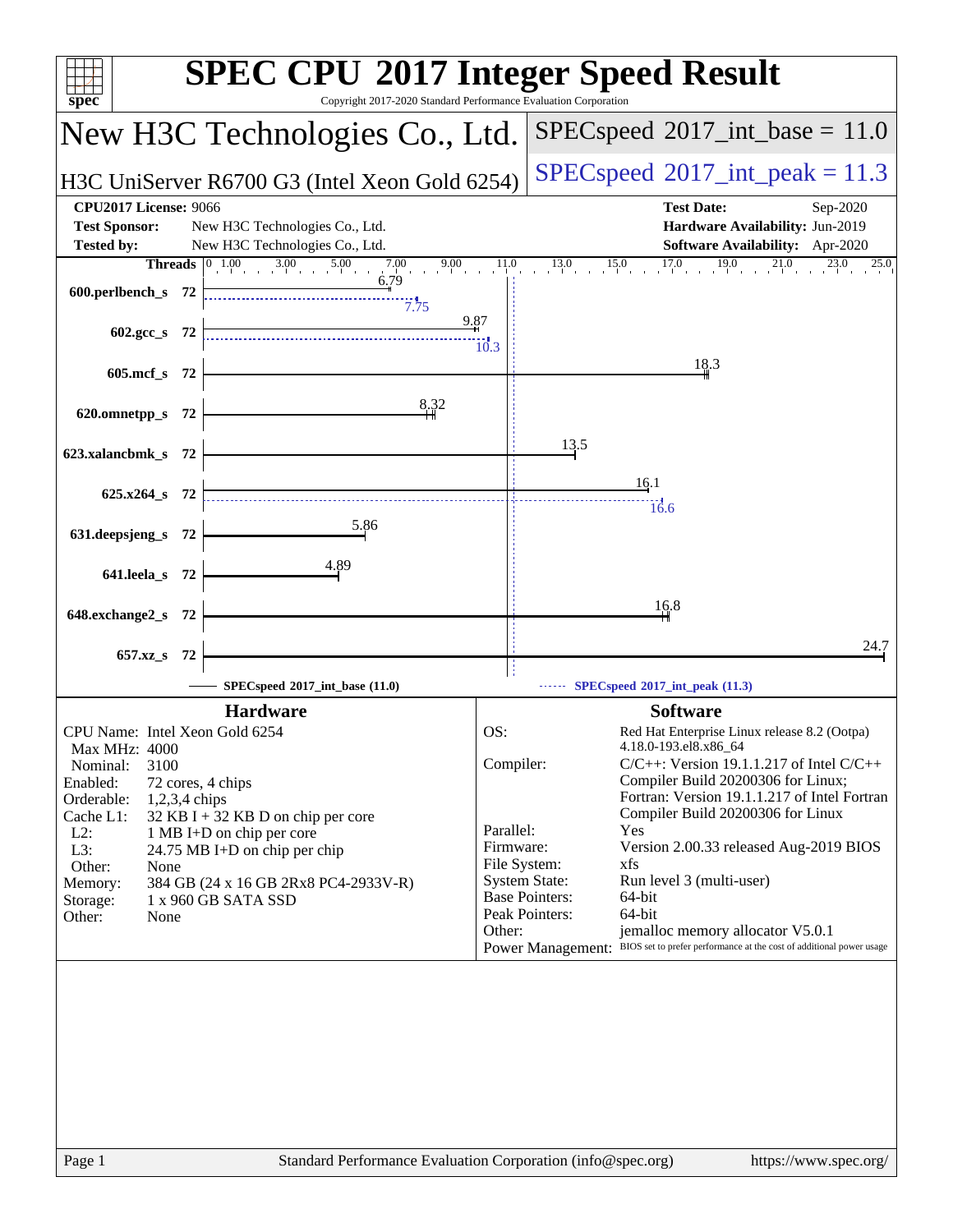

Copyright 2017-2020 Standard Performance Evaluation Corporation

# New H3C Technologies Co., Ltd.

H3C UniServer R6700 G3 (Intel Xeon Gold 6254) [SPECspeed](http://www.spec.org/auto/cpu2017/Docs/result-fields.html#SPECspeed2017intpeak)<sup>®</sup>[2017\\_int\\_peak = 1](http://www.spec.org/auto/cpu2017/Docs/result-fields.html#SPECspeed2017intpeak)1.3

 $SPECspeed^{\circ}2017\_int\_base = 11.0$  $SPECspeed^{\circ}2017\_int\_base = 11.0$ 

**[Test Sponsor:](http://www.spec.org/auto/cpu2017/Docs/result-fields.html#TestSponsor)** New H3C Technologies Co., Ltd. **[Hardware Availability:](http://www.spec.org/auto/cpu2017/Docs/result-fields.html#HardwareAvailability)** Jun-2019 **[Tested by:](http://www.spec.org/auto/cpu2017/Docs/result-fields.html#Testedby)** New H3C Technologies Co., Ltd. **[Software Availability:](http://www.spec.org/auto/cpu2017/Docs/result-fields.html#SoftwareAvailability)** Apr-2020

**[CPU2017 License:](http://www.spec.org/auto/cpu2017/Docs/result-fields.html#CPU2017License)** 9066 **[Test Date:](http://www.spec.org/auto/cpu2017/Docs/result-fields.html#TestDate)** Sep-2020

#### **[Results Table](http://www.spec.org/auto/cpu2017/Docs/result-fields.html#ResultsTable)**

|                                                   | <b>Base</b>    |                |       |                |       |                |       | <b>Peak</b>    |                |              |                |              |                |              |
|---------------------------------------------------|----------------|----------------|-------|----------------|-------|----------------|-------|----------------|----------------|--------------|----------------|--------------|----------------|--------------|
| <b>Benchmark</b>                                  | <b>Threads</b> | <b>Seconds</b> | Ratio | <b>Seconds</b> | Ratio | <b>Seconds</b> | Ratio | <b>Threads</b> | <b>Seconds</b> | <b>Ratio</b> | <b>Seconds</b> | <b>Ratio</b> | <b>Seconds</b> | <b>Ratio</b> |
| $600.$ perlbench s                                | 72             | 261            | 6.79  | 262            | 6.79  | 263            | 6.74  | 72             | 230            | 7.71         | 229            | 7.76         | 229            | 7.75         |
| $602.\text{gcc}\_\text{s}$                        | 72             | 400            | 9.96  | 405            | 9.84  | 404            | 9.87  | 72             | 386            | 10.3         | 384            | 10.4         | 387            | 10.3         |
| $605$ .mcf s                                      | 72             | 260            | 18.2  | 258            | 18.3  | 258            | 18.3  | 72             | 260            | 18.2         | 258            | 18.3         | 258            | 18.3         |
| 620.omnetpp_s                                     | 72             | 196            | 8.32  | 202            | 8.09  | 194            | 8.39  | 72             | 196            | 8.32         | 202            | 8.09         | 194            | 8.39         |
| 623.xalancbmk s                                   | 72             | 105            | 13.5  | 105            | 13.5  | 105            | 13.5  | 72             | 105            | 13.5         | 105            | 13.5         | 105            | 13.5         |
| 625.x264 s                                        | 72             | 109            | 16.1  | 109            | 16.1  | 110            | 16.1  | 72             | 106            | 16.7         | 106            | 16.6         | 106            | 16.6         |
| 631.deepsjeng_s                                   | 72             | 245            | 5.86  | 244            | 5.86  | 244            | 5.86  | 72             | 245            | 5.86         | 244            | 5.86         | 244            | 5.86         |
| 641.leela s                                       | 72             | 349            | 4.89  | 349            | 4.89  | 348            | 4.90  | 72             | 349            | 4.89         | 349            | 4.89         | 348            | 4.90         |
| $648$ . exchange $2 \text{ s}$                    | 72             | 175            | 16.8  | 174            | 16.9  | 177            | 16.7  | 72             | 175            | 16.8         | 174            | 16.9         | 177            | 16.7         |
| $657.xz$ s                                        | 72             | 251            | 24.7  | 250            | 24.7  | 250            | 24.7  | 72             | 251            | 24.7         | 250            | 24.7         | 250            | 24.7         |
| $SPECspeed^{\circ}2017$ int base =<br><b>11.0</b> |                |                |       |                |       |                |       |                |                |              |                |              |                |              |

**[SPECspeed](http://www.spec.org/auto/cpu2017/Docs/result-fields.html#SPECspeed2017intpeak)[2017\\_int\\_peak =](http://www.spec.org/auto/cpu2017/Docs/result-fields.html#SPECspeed2017intpeak) 11.3**

Results appear in the [order in which they were run.](http://www.spec.org/auto/cpu2017/Docs/result-fields.html#RunOrder) Bold underlined text [indicates a median measurement](http://www.spec.org/auto/cpu2017/Docs/result-fields.html#Median).

#### **[Compiler Notes](http://www.spec.org/auto/cpu2017/Docs/result-fields.html#CompilerNotes)**

The inconsistent Compiler version information under Compiler Version section is due to a discrepancy in Intel Compiler. The correct version of C/C++ compiler is: Version 19.1.1.217 Build 20200306 Compiler for Linux The correct version of Fortran compiler is: Version 19.1.1.217 Build 20200306 Compiler for Linux

#### **[Operating System Notes](http://www.spec.org/auto/cpu2017/Docs/result-fields.html#OperatingSystemNotes)**

Stack size set to unlimited using "ulimit -s unlimited"

#### **[Environment Variables Notes](http://www.spec.org/auto/cpu2017/Docs/result-fields.html#EnvironmentVariablesNotes)**

```
Environment variables set by runcpu before the start of the run:
KMP AFFINITY = "granularity=fine, scatter"
LD_LIBRARY_PATH = "/home/speccpu/lib/intel64:/home/speccpu/je5.0.1-64"
MALLOC_CONF = "retain:true"
OMP_STACKSIZE = "192M"
```
#### **[General Notes](http://www.spec.org/auto/cpu2017/Docs/result-fields.html#GeneralNotes)**

 Binaries compiled on a system with 1x Intel Core i9-7980XE CPU + 64GB RAM memory using Redhat Enterprise Linux 8.0 NA: The test sponsor attests, as of date of publication, that CVE-2017-5754 (Meltdown) is mitigated in the system as tested and documented. Yes: The test sponsor attests, as of date of publication, that CVE-2017-5753 (Spectre variant 1) is mitigated in the system as tested and documented. Yes: The test sponsor attests, as of date of publication, that CVE-2017-5715 (Spectre variant 2)

**(Continued on next page)**

| Page 2 | Standard Performance Evaluation Corporation (info@spec.org) | https://www.spec.org/ |
|--------|-------------------------------------------------------------|-----------------------|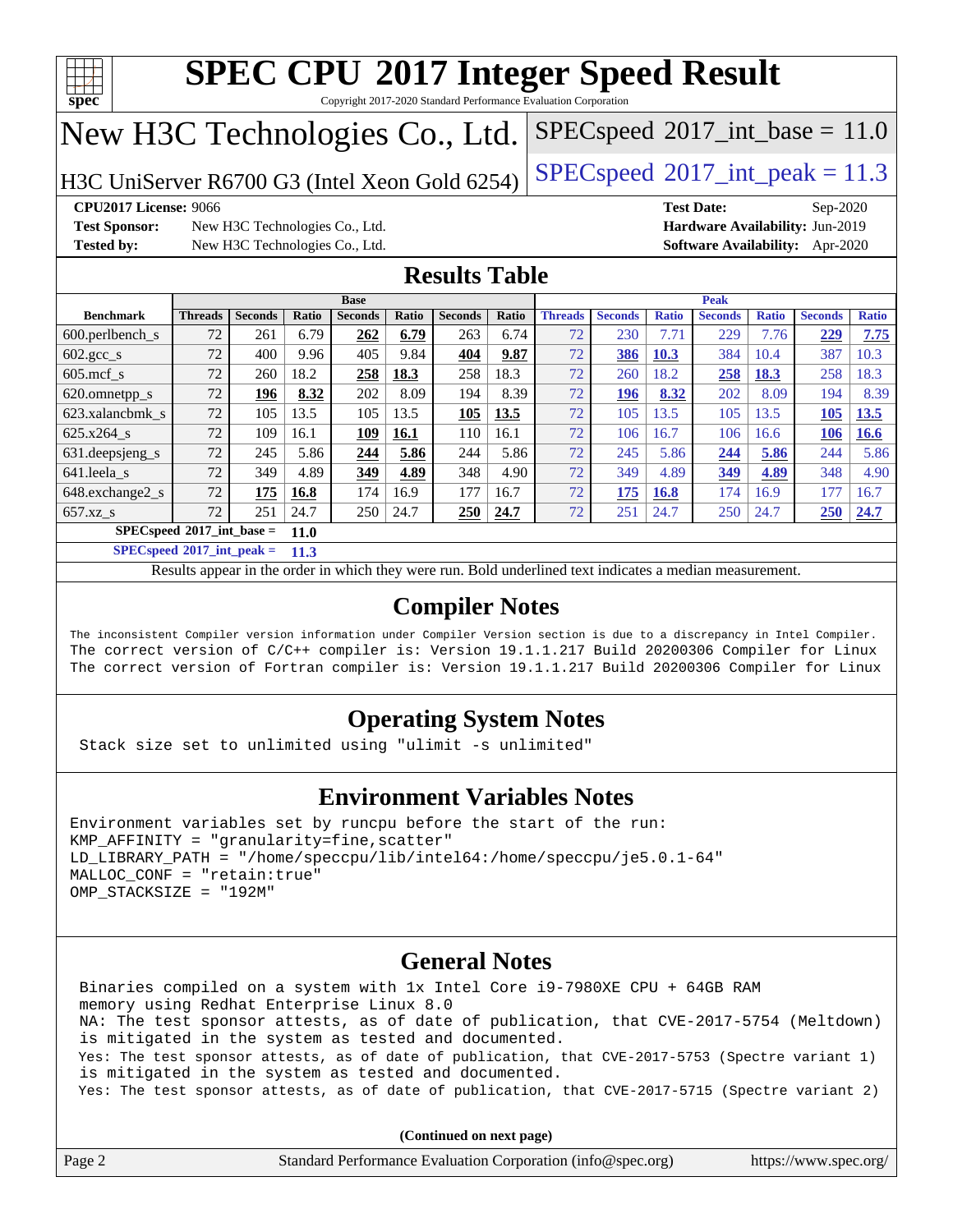

Copyright 2017-2020 Standard Performance Evaluation Corporation

## New H3C Technologies Co., Ltd.

H3C UniServer R6700 G3 (Intel Xeon Gold 6254) [SPECspeed](http://www.spec.org/auto/cpu2017/Docs/result-fields.html#SPECspeed2017intpeak)®[2017\\_int\\_peak = 1](http://www.spec.org/auto/cpu2017/Docs/result-fields.html#SPECspeed2017intpeak)1.3

 $SPECspeed^{\circ}2017\_int\_base = 11.0$  $SPECspeed^{\circ}2017\_int\_base = 11.0$ 

**[Test Sponsor:](http://www.spec.org/auto/cpu2017/Docs/result-fields.html#TestSponsor)** New H3C Technologies Co., Ltd. **[Hardware Availability:](http://www.spec.org/auto/cpu2017/Docs/result-fields.html#HardwareAvailability)** Jun-2019 **[Tested by:](http://www.spec.org/auto/cpu2017/Docs/result-fields.html#Testedby)** New H3C Technologies Co., Ltd. **[Software Availability:](http://www.spec.org/auto/cpu2017/Docs/result-fields.html#SoftwareAvailability)** Apr-2020

**[CPU2017 License:](http://www.spec.org/auto/cpu2017/Docs/result-fields.html#CPU2017License)** 9066 **[Test Date:](http://www.spec.org/auto/cpu2017/Docs/result-fields.html#TestDate)** Sep-2020

#### **[General Notes \(Continued\)](http://www.spec.org/auto/cpu2017/Docs/result-fields.html#GeneralNotes)**

 is mitigated in the system as tested and documented. Transparent Huge Pages enabled by default Prior to runcpu invocation Filesystem page cache synced and cleared with: sync; echo 3> /proc/sys/vm/drop\_caches jemalloc, a general purpose malloc implementation built with the RedHat Enterprise 7.5, and the system compiler gcc 4.8.5 sources available from jemalloc.net or <https://github.com/jemalloc/jemalloc/releases>

#### **[Platform Notes](http://www.spec.org/auto/cpu2017/Docs/result-fields.html#PlatformNotes)**

Page 3 Standard Performance Evaluation Corporation [\(info@spec.org\)](mailto:info@spec.org) <https://www.spec.org/> BIOS Settings: Set Hyper Threading to Disabled Set Patrol Scrub to Disabled Set IMC Interleaving to 2-way Interleave Sysinfo program /home/speccpu/bin/sysinfo Rev: r6365 of 2019-08-21 295195f888a3d7edb1e6e46a485a0011 running on localhost.localdomain Tue Sep 22 11:35:53 2020 SUT (System Under Test) info as seen by some common utilities. For more information on this section, see <https://www.spec.org/cpu2017/Docs/config.html#sysinfo> From /proc/cpuinfo model name : Intel(R) Xeon(R) Gold 6254 CPU @ 3.10GHz 4 "physical id"s (chips) 72 "processors" cores, siblings (Caution: counting these is hw and system dependent. The following excerpts from /proc/cpuinfo might not be reliable. Use with caution.) cpu cores : 18 siblings : 18 physical 0: cores 0 1 2 3 4 8 9 10 11 16 17 18 19 20 24 25 26 27 physical 1: cores 0 1 2 3 4 8 9 10 11 16 17 18 19 20 24 25 26 27 physical 2: cores 0 1 2 3 4 8 9 10 11 16 17 18 19 20 24 25 26 27 physical 3: cores 0 1 2 3 4 8 9 10 11 16 17 18 19 20 24 25 26 27 From lscpu: Architecture: x86\_64 CPU op-mode(s): 32-bit, 64-bit Byte Order: Little Endian  $CPU(s):$  72 On-line CPU(s) list: 0-71 Thread(s) per core: 1 Core(s) per socket: 18 Socket(s): 4 **(Continued on next page)**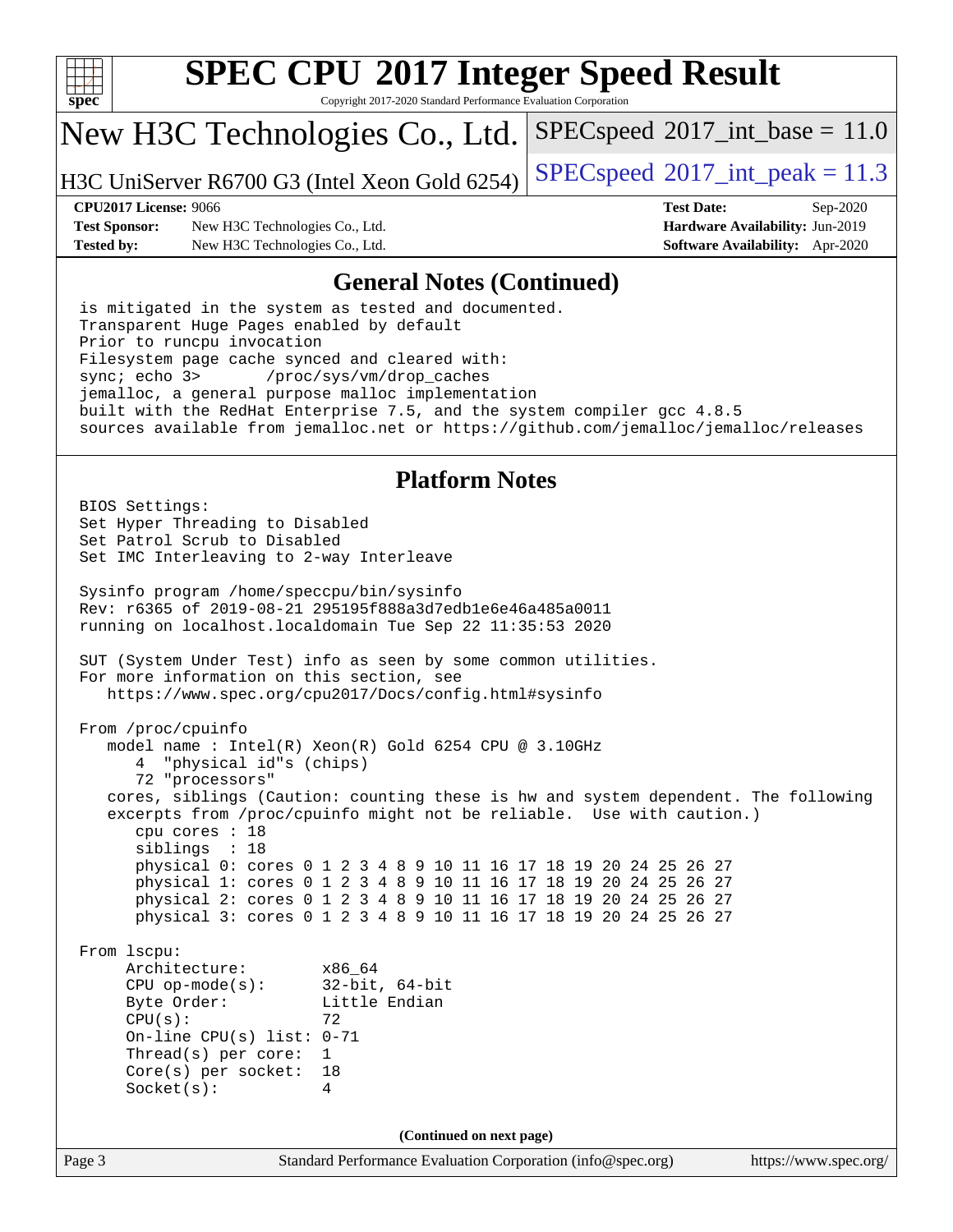

Copyright 2017-2020 Standard Performance Evaluation Corporation

## New H3C Technologies Co., Ltd.

H3C UniServer R6700 G3 (Intel Xeon Gold 6254) [SPECspeed](http://www.spec.org/auto/cpu2017/Docs/result-fields.html#SPECspeed2017intpeak)<sup>®</sup>[2017\\_int\\_peak = 1](http://www.spec.org/auto/cpu2017/Docs/result-fields.html#SPECspeed2017intpeak)1.3

 $SPECspeed^{\circ}2017\_int\_base = 11.0$  $SPECspeed^{\circ}2017\_int\_base = 11.0$ 

**[Test Sponsor:](http://www.spec.org/auto/cpu2017/Docs/result-fields.html#TestSponsor)** New H3C Technologies Co., Ltd. **[Hardware Availability:](http://www.spec.org/auto/cpu2017/Docs/result-fields.html#HardwareAvailability)** Jun-2019 **[Tested by:](http://www.spec.org/auto/cpu2017/Docs/result-fields.html#Testedby)** New H3C Technologies Co., Ltd. **[Software Availability:](http://www.spec.org/auto/cpu2017/Docs/result-fields.html#SoftwareAvailability)** Apr-2020

**[CPU2017 License:](http://www.spec.org/auto/cpu2017/Docs/result-fields.html#CPU2017License)** 9066 **[Test Date:](http://www.spec.org/auto/cpu2017/Docs/result-fields.html#TestDate)** Sep-2020

#### **[Platform Notes \(Continued\)](http://www.spec.org/auto/cpu2017/Docs/result-fields.html#PlatformNotes)**

| NUMA $node(s):$            | 4                                                                                                                  |
|----------------------------|--------------------------------------------------------------------------------------------------------------------|
| Vendor ID:                 | GenuineIntel                                                                                                       |
| CPU family:                | 6                                                                                                                  |
| Model:                     | 85                                                                                                                 |
| Model name:                | $Intel(R)$ Xeon $(R)$ Gold 6254 CPU @ 3.10GHz                                                                      |
| Stepping:                  | 7                                                                                                                  |
| CPU MHz:                   | 2014.723                                                                                                           |
| $CPU$ max $MHz$ :          | 4000.0000                                                                                                          |
| CPU min MHz:               | 1200.0000                                                                                                          |
| BogoMIPS:                  | 6200.00                                                                                                            |
| Virtualization:            | $VT - x$                                                                                                           |
| $L1d$ cache:               | 32K                                                                                                                |
| Lli cache:                 | 32K                                                                                                                |
| $L2$ cache:                | 1024K                                                                                                              |
| $L3$ cache:                | 25344K                                                                                                             |
| NUMA node0 CPU(s):         | $0 - 17$                                                                                                           |
| NUMA $node1$ $CPU(s):$     | $18 - 35$                                                                                                          |
| NUMA node2 $CPU(s):$ 36-53 |                                                                                                                    |
| NUMA $node3$ $CPU(s)$ :    | 54-71                                                                                                              |
| Flaqs:                     | fpu vme de pse tsc msr pae mce cx8 apic sep mtrr pge mca cmov                                                      |
|                            | pat pse36 clflush dts acpi mmx fxsr sse sse2 ss ht tm pbe syscall nx pdpelgb rdtscp                                |
|                            | Im constant_tsc art arch_perfmon pebs bts rep_good nopl xtopology nonstop_tsc cpuid                                |
|                            | aperfmperf pni pclmulqdq dtes64 monitor ds_cpl vmx smx est tm2 ssse3 sdbg fma cx16                                 |
|                            | xtpr pdcm pcid dca sse4_1 sse4_2 x2apic movbe popcnt tsc_deadline_timer aes xsave                                  |
|                            | avx f16c rdrand lahf_lm abm 3dnowprefetch cpuid_fault epb cat_13 cdp_13                                            |
|                            | invpcid_single intel_ppin ssbd mba ibrs ibpb stibp ibrs_enhanced tpr_shadow vnmi                                   |
|                            | flexpriority ept vpid fsgsbase tsc_adjust bmil hle avx2 smep bmi2 erms invpcid rtm                                 |
|                            | $com\ must\ with\ a\ ourE12f\ ourE12da\ radacod\ allx\ can\ allfilubont\ allv\,\ into\ in\ in\ in\ in\ in\ in\ I\$ |

pr\_shadow vnmi ms invpcid rtm cqm mpx rdt\_a avx512f avx512dq rdseed adx smap clflushopt clwb intel\_pt avx512cd avx512bw avx512vl xsaveopt xsavec xgetbv1 xsaves cqm\_llc cqm\_occup\_llc cqm\_mbm\_total cqm\_mbm\_local dtherm ida arat pln pts hwp hwp\_act\_window hwp\_epp hwp\_pkg\_req pku ospke avx512\_vnni md\_clear flush\_l1d arch\_capabilities

#### /proc/cpuinfo cache data cache size : 25344 KB

 From numactl --hardware WARNING: a numactl 'node' might or might not correspond to a physical chip. available: 4 nodes (0-3) node 0 cpus: 0 1 2 3 4 5 6 7 8 9 10 11 12 13 14 15 16 17 node 0 size: 95071 MB node 0 free: 94805 MB node 1 cpus: 18 19 20 21 22 23 24 25 26 27 28 29 30 31 32 33 34 35 node 1 size: 96763 MB node 1 free: 96284 MB node 2 cpus: 36 37 38 39 40 41 42 43 44 45 46 47 48 49 50 51 52 53 node 2 size: 96672 MB node 2 free: 96165 MB

**(Continued on next page)**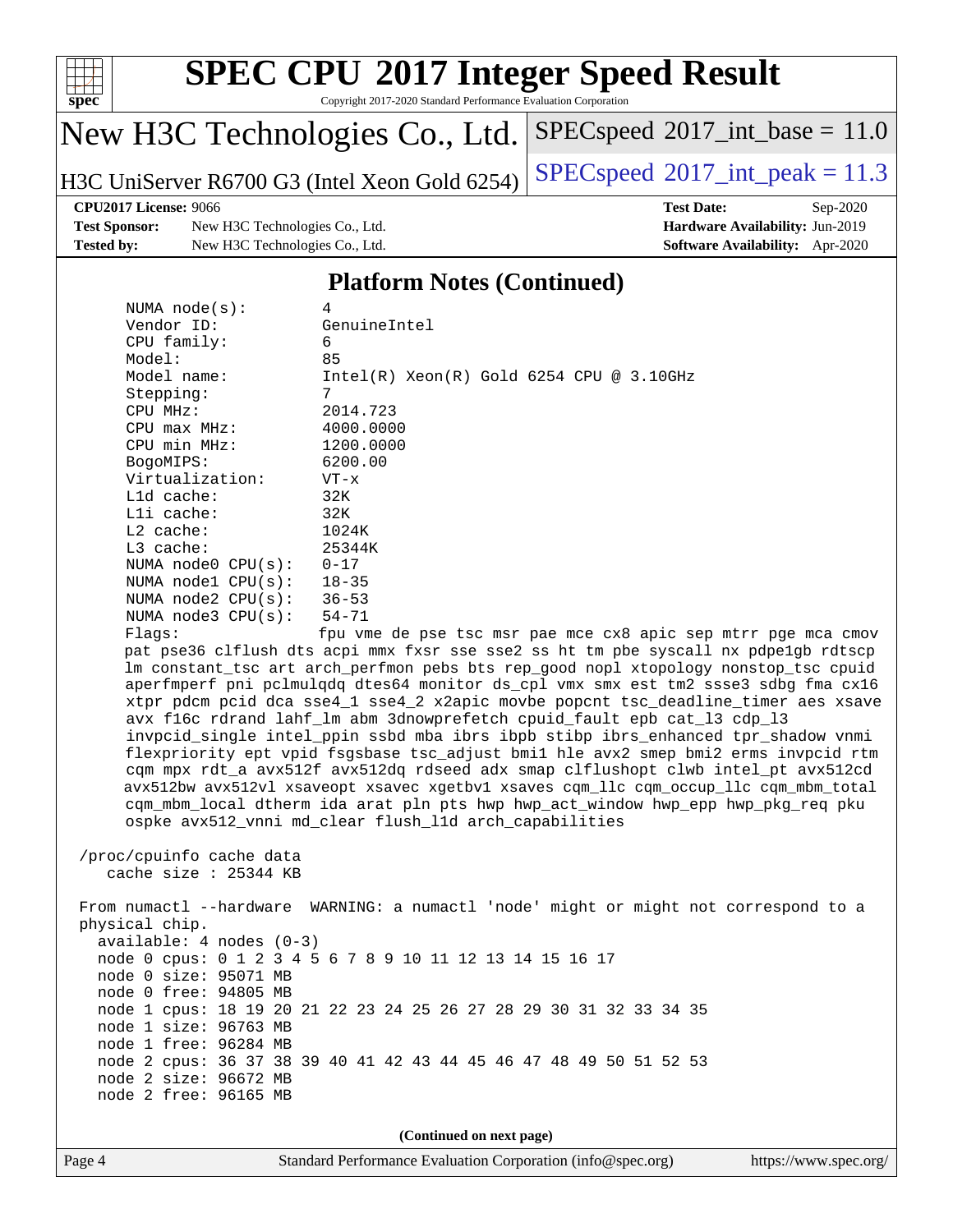| <b>SPEC CPU®2017 Integer Speed Result</b><br>Copyright 2017-2020 Standard Performance Evaluation Corporation<br>$spec^*$                                                                                                                                                                                                                                                                                                                                                                                                                                                                                                                                                                                                                                                                                                                                                                                                                                                                                                                                                                                                                                                                                                                                                                                                               |                                                                                                            |
|----------------------------------------------------------------------------------------------------------------------------------------------------------------------------------------------------------------------------------------------------------------------------------------------------------------------------------------------------------------------------------------------------------------------------------------------------------------------------------------------------------------------------------------------------------------------------------------------------------------------------------------------------------------------------------------------------------------------------------------------------------------------------------------------------------------------------------------------------------------------------------------------------------------------------------------------------------------------------------------------------------------------------------------------------------------------------------------------------------------------------------------------------------------------------------------------------------------------------------------------------------------------------------------------------------------------------------------|------------------------------------------------------------------------------------------------------------|
| New H3C Technologies Co., Ltd.                                                                                                                                                                                                                                                                                                                                                                                                                                                                                                                                                                                                                                                                                                                                                                                                                                                                                                                                                                                                                                                                                                                                                                                                                                                                                                         | $SPEC speed^{\circ}2017\_int\_base = 11.0$                                                                 |
| H3C UniServer R6700 G3 (Intel Xeon Gold 6254)                                                                                                                                                                                                                                                                                                                                                                                                                                                                                                                                                                                                                                                                                                                                                                                                                                                                                                                                                                                                                                                                                                                                                                                                                                                                                          | $SPEC speed^{\circ}2017\_int\_peak = 11.3$                                                                 |
| CPU2017 License: 9066                                                                                                                                                                                                                                                                                                                                                                                                                                                                                                                                                                                                                                                                                                                                                                                                                                                                                                                                                                                                                                                                                                                                                                                                                                                                                                                  | <b>Test Date:</b><br>Sep-2020                                                                              |
| <b>Test Sponsor:</b><br>New H3C Technologies Co., Ltd.                                                                                                                                                                                                                                                                                                                                                                                                                                                                                                                                                                                                                                                                                                                                                                                                                                                                                                                                                                                                                                                                                                                                                                                                                                                                                 | Hardware Availability: Jun-2019                                                                            |
| <b>Tested by:</b><br>New H3C Technologies Co., Ltd.                                                                                                                                                                                                                                                                                                                                                                                                                                                                                                                                                                                                                                                                                                                                                                                                                                                                                                                                                                                                                                                                                                                                                                                                                                                                                    | Software Availability: Apr-2020                                                                            |
| <b>Platform Notes (Continued)</b>                                                                                                                                                                                                                                                                                                                                                                                                                                                                                                                                                                                                                                                                                                                                                                                                                                                                                                                                                                                                                                                                                                                                                                                                                                                                                                      |                                                                                                            |
| node 3 cpus: 54 55 56 57 58 59 60 61 62 63 64 65 66 67 68 69 70 71<br>node 3 size: 96763 MB<br>node 3 free: 96542 MB<br>node distances:<br>$\overline{a}$<br>$\mathbf 0$<br>$\mathbf{1}$<br>3<br>node<br>0:<br>10<br>21<br>21<br>21<br>1:<br>21<br>10<br>21<br>21<br>2:<br>21<br>21<br>10<br>21<br>3:<br>10<br>21<br>21<br>21<br>From /proc/meminfo<br>MemTotal:<br>394518104 kB<br>HugePages_Total:<br>0<br>Hugepagesize:<br>2048 kB<br>From /etc/*release* /etc/*version*<br>os-release:<br>NAME="Red Hat Enterprise Linux"<br>VERSION="8.2 (Ootpa)"<br>ID="rhel"<br>ID_LIKE="fedora"<br>VERSION ID="8.2"<br>PLATFORM_ID="platform:el8"<br>PRETTY_NAME="Red Hat Enterprise Linux 8.2 (Ootpa)"<br>$ANSI$ _COLOR=" $0:31$ "<br>redhat-release: Red Hat Enterprise Linux release 8.2 (Ootpa)<br>system-release: Red Hat Enterprise Linux release 8.2 (Ootpa)<br>system-release-cpe: cpe:/o:redhat:enterprise_linux:8.2:ga<br>uname $-a$ :<br>Linux localhost.localdomain 4.18.0-193.el8.x86_64 #1 SMP Fri Mar 27 14:35:58 UTC 2020<br>x86_64 x86_64 x86_64 GNU/Linux<br>Kernel self-reported vulnerability status:<br>itlb_multihit:<br>CVE-2018-3620 (L1 Terminal Fault):<br>Microarchitectural Data Sampling:<br>CVE-2017-5754 (Meltdown):<br>CVE-2018-3639 (Speculative Store Bypass): Mitigation: Speculative Store Bypass disabled | KVM: Mitigation: Split huge pages<br>Not affected<br>Not affected<br>Not affected<br>via prctl and seccomp |
| $CVE-2017-5753$ (Spectre variant 1):                                                                                                                                                                                                                                                                                                                                                                                                                                                                                                                                                                                                                                                                                                                                                                                                                                                                                                                                                                                                                                                                                                                                                                                                                                                                                                   | Mitigation: usercopy/swapgs barriers and __user<br>pointer sanitization                                    |
| $CVE-2017-5715$ (Spectre variant 2):                                                                                                                                                                                                                                                                                                                                                                                                                                                                                                                                                                                                                                                                                                                                                                                                                                                                                                                                                                                                                                                                                                                                                                                                                                                                                                   | Mitigation: Enhanced IBRS, IBPB: conditional,<br>RSB filling                                               |
| tsx_async_abort:                                                                                                                                                                                                                                                                                                                                                                                                                                                                                                                                                                                                                                                                                                                                                                                                                                                                                                                                                                                                                                                                                                                                                                                                                                                                                                                       | Mitigation: Clear CPU buffers; SMT disabled                                                                |
| (Continued on next page)                                                                                                                                                                                                                                                                                                                                                                                                                                                                                                                                                                                                                                                                                                                                                                                                                                                                                                                                                                                                                                                                                                                                                                                                                                                                                                               |                                                                                                            |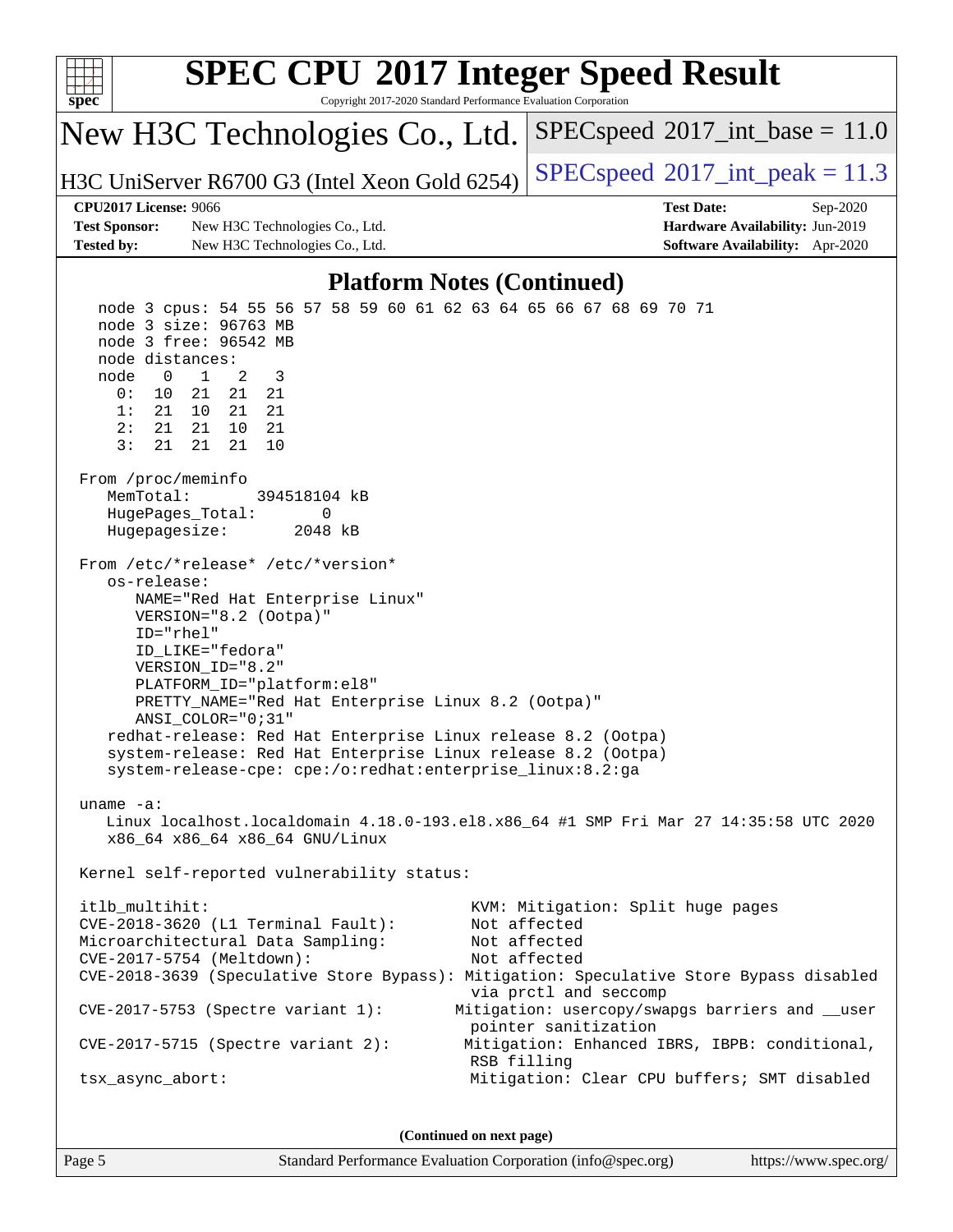| <b>SPEC CPU®2017 Integer Speed Result</b><br>Copyright 2017-2020 Standard Performance Evaluation Corporation<br>$spec^*$                                                                                                                                                                                                                                                                                                         |                                                                                |  |  |  |  |  |  |
|----------------------------------------------------------------------------------------------------------------------------------------------------------------------------------------------------------------------------------------------------------------------------------------------------------------------------------------------------------------------------------------------------------------------------------|--------------------------------------------------------------------------------|--|--|--|--|--|--|
| New H3C Technologies Co., Ltd.                                                                                                                                                                                                                                                                                                                                                                                                   | $SPEC speed^{\circ}2017\_int\_base = 11.0$                                     |  |  |  |  |  |  |
| H3C UniServer R6700 G3 (Intel Xeon Gold 6254)                                                                                                                                                                                                                                                                                                                                                                                    | $SPEC speed^{\circ}2017\_int\_peak = 11.3$                                     |  |  |  |  |  |  |
| <b>CPU2017 License: 9066</b><br><b>Test Date:</b><br><b>Test Sponsor:</b><br>New H3C Technologies Co., Ltd.<br><b>Tested by:</b><br>New H3C Technologies Co., Ltd.                                                                                                                                                                                                                                                               | Sep-2020<br>Hardware Availability: Jun-2019<br>Software Availability: Apr-2020 |  |  |  |  |  |  |
| <b>Platform Notes (Continued)</b>                                                                                                                                                                                                                                                                                                                                                                                                |                                                                                |  |  |  |  |  |  |
| run-level 3 Sep 22 11:34                                                                                                                                                                                                                                                                                                                                                                                                         |                                                                                |  |  |  |  |  |  |
| SPEC is set to: /home/speccpu<br>Filesystem<br>Size Used Avail Use% Mounted on<br>Type<br>/dev/mapper/rhel-home xfs<br>839G<br>69G<br>770G<br>9% /home                                                                                                                                                                                                                                                                           |                                                                                |  |  |  |  |  |  |
| From /sys/devices/virtual/dmi/id<br>BIOS:<br>American Megatrends Inc. 2.00.33 08/22/2019<br>Vendor: New H3C Technologies Co., Ltd.<br>Product: UniServer R6700 G3<br>Product Family: Rack<br>Serial: 210200A01SH18B000020                                                                                                                                                                                                        |                                                                                |  |  |  |  |  |  |
| Additional information from dmidecode follows. WARNING: Use caution when you interpret<br>this section. The 'dmidecode' program reads system data which is "intended to allow<br>hardware to be accurately determined", but the intent may not be met, as there are<br>frequent changes to hardware, firmware, and the "DMTF SMBIOS" standard.<br>Memory:<br>24x Hynix HMA82GR7CJR8N-WM 16 GB 2 rank 2933<br>24x NO DIMM NO DIMM |                                                                                |  |  |  |  |  |  |
| (End of data from sysinfo program)                                                                                                                                                                                                                                                                                                                                                                                               |                                                                                |  |  |  |  |  |  |
| <b>Compiler Version Notes</b>                                                                                                                                                                                                                                                                                                                                                                                                    |                                                                                |  |  |  |  |  |  |
| $\mathsf{C}$<br>600.perlbench_s(base) 602.gcc_s(base, peak) 605.mcf_s(base, peak)<br>625.x264_s(base, peak) 657.xz_s(base, peak)                                                                                                                                                                                                                                                                                                 |                                                                                |  |  |  |  |  |  |
| Intel(R) C Compiler for applications running on Intel(R) 64, Version 2021.1<br>NextGen Build 20200304<br>Copyright (C) 1985-2020 Intel Corporation. All rights reserved.                                                                                                                                                                                                                                                         |                                                                                |  |  |  |  |  |  |
|                                                                                                                                                                                                                                                                                                                                                                                                                                  |                                                                                |  |  |  |  |  |  |
| 600.perlbench_s(peak)<br>C                                                                                                                                                                                                                                                                                                                                                                                                       |                                                                                |  |  |  |  |  |  |
| Intel(R) C Intel(R) 64 Compiler for applications running on Intel(R) 64,<br>Version 19.1.1.217 Build 20200306<br>Copyright (C) 1985-2020 Intel Corporation. All rights reserved.<br>_________________                                                                                                                                                                                                                            |                                                                                |  |  |  |  |  |  |
| 600.perlbench_s(base) 602.gcc_s(base, peak) 605.mcf_s(base, peak)<br>C<br>625.x264_s(base, peak) 657.xz_s(base, peak)                                                                                                                                                                                                                                                                                                            |                                                                                |  |  |  |  |  |  |
| (Continued on next page)                                                                                                                                                                                                                                                                                                                                                                                                         |                                                                                |  |  |  |  |  |  |
| Page 6<br>Standard Performance Evaluation Corporation (info@spec.org)                                                                                                                                                                                                                                                                                                                                                            | https://www.spec.org/                                                          |  |  |  |  |  |  |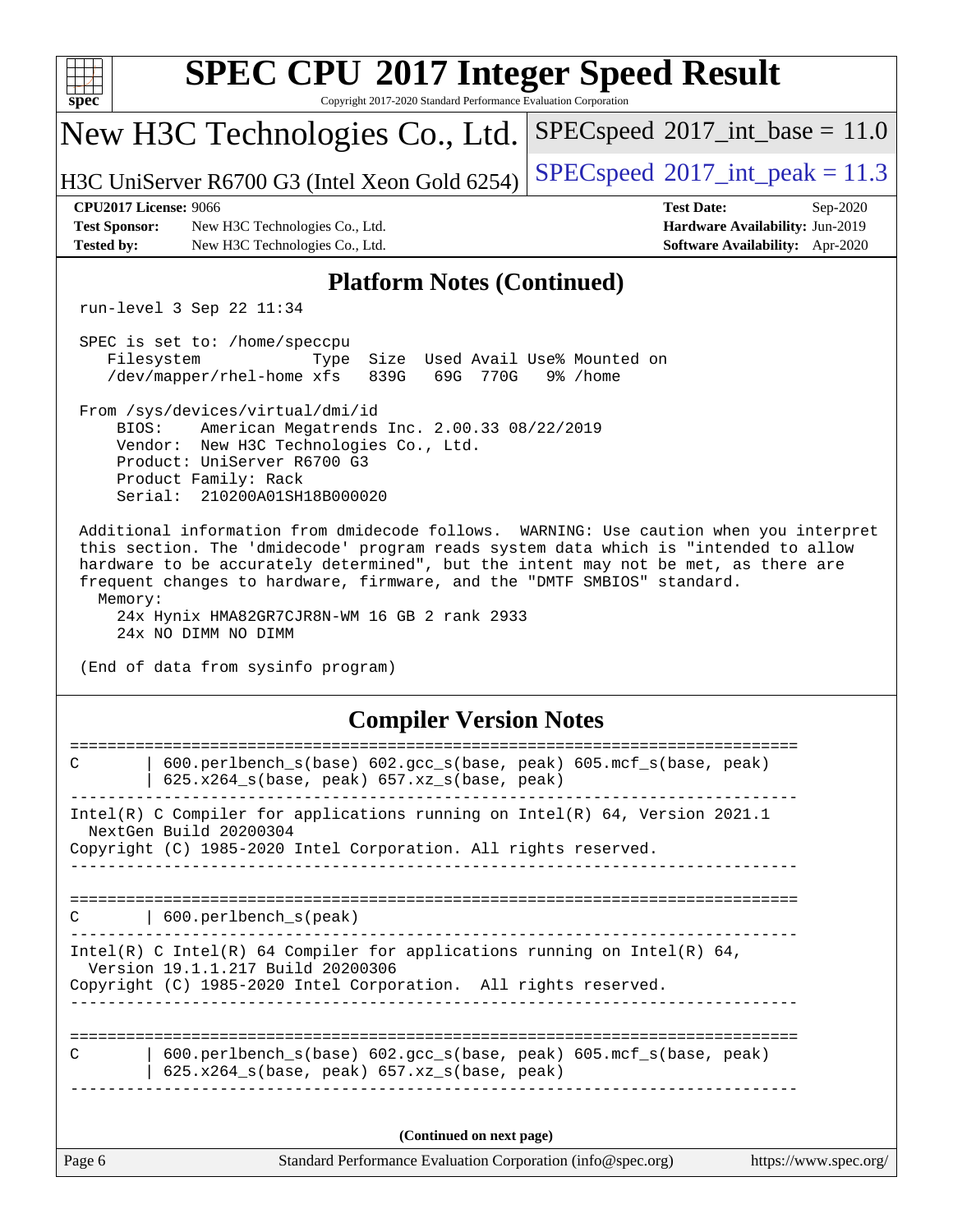| New H3C Technologies Co., Ltd.                                                                                                                                                           | $SPEC speed^{\circ}2017\_int\_base = 11.0$                                                            |
|------------------------------------------------------------------------------------------------------------------------------------------------------------------------------------------|-------------------------------------------------------------------------------------------------------|
| H3C UniServer R6700 G3 (Intel Xeon Gold 6254)                                                                                                                                            | $SPEC speed^{\circ}2017\_int\_peak = 11.3$                                                            |
| <b>CPU2017 License: 9066</b><br><b>Test Sponsor:</b><br>New H3C Technologies Co., Ltd.<br>New H3C Technologies Co., Ltd.<br><b>Tested by:</b>                                            | <b>Test Date:</b><br>$Sep-2020$<br>Hardware Availability: Jun-2019<br>Software Availability: Apr-2020 |
|                                                                                                                                                                                          | <b>Compiler Version Notes (Continued)</b>                                                             |
| Intel(R) C Compiler for applications running on Intel(R) 64, Version 2021.1<br>NextGen Build 20200304<br>Copyright (C) 1985-2020 Intel Corporation. All rights reserved.                 |                                                                                                       |
| 600.perlbench_s(peak)<br>◠                                                                                                                                                               |                                                                                                       |
| Intel(R) C Intel(R) 64 Compiler for applications running on Intel(R) 64,<br>Version 19.1.1.217 Build 20200306<br>Copyright (C) 1985-2020 Intel Corporation. All rights reserved.         |                                                                                                       |
| 620.omnetpp_s(base, peak) 623.xalancbmk_s(base, peak)<br>$C++$<br>631.deepsjeng_s(base, peak) 641.leela_s(base, peak)                                                                    |                                                                                                       |
| Intel(R) C++ Compiler for applications running on Intel(R) 64, Version 2021.1<br>NextGen Build 20200304<br>Copyright (C) 1985-2020 Intel Corporation. All rights reserved.               |                                                                                                       |
| Fortran   648. exchange2_s(base, peak)                                                                                                                                                   | _____________________________________                                                                 |
| $Intel(R)$ Fortran Intel(R) 64 Compiler for applications running on Intel(R)<br>64, Version 19.1.1.217 Build 20200306<br>Copyright (C) 1985-2020 Intel Corporation. All rights reserved. |                                                                                                       |

# **[Base Compiler Invocation](http://www.spec.org/auto/cpu2017/Docs/result-fields.html#BaseCompilerInvocation)**

| C benchmarks: |
|---------------|
| icc           |

[C++ benchmarks:](http://www.spec.org/auto/cpu2017/Docs/result-fields.html#CXXbenchmarks) [icpc](http://www.spec.org/cpu2017/results/res2020q4/cpu2017-20200927-24030.flags.html#user_CXXbase_intel_icpc_c510b6838c7f56d33e37e94d029a35b4a7bccf4766a728ee175e80a419847e808290a9b78be685c44ab727ea267ec2f070ec5dc83b407c0218cded6866a35d07)

[Fortran benchmarks](http://www.spec.org/auto/cpu2017/Docs/result-fields.html#Fortranbenchmarks): [ifort](http://www.spec.org/cpu2017/results/res2020q4/cpu2017-20200927-24030.flags.html#user_FCbase_intel_ifort_8111460550e3ca792625aed983ce982f94888b8b503583aa7ba2b8303487b4d8a21a13e7191a45c5fd58ff318f48f9492884d4413fa793fd88dd292cad7027ca)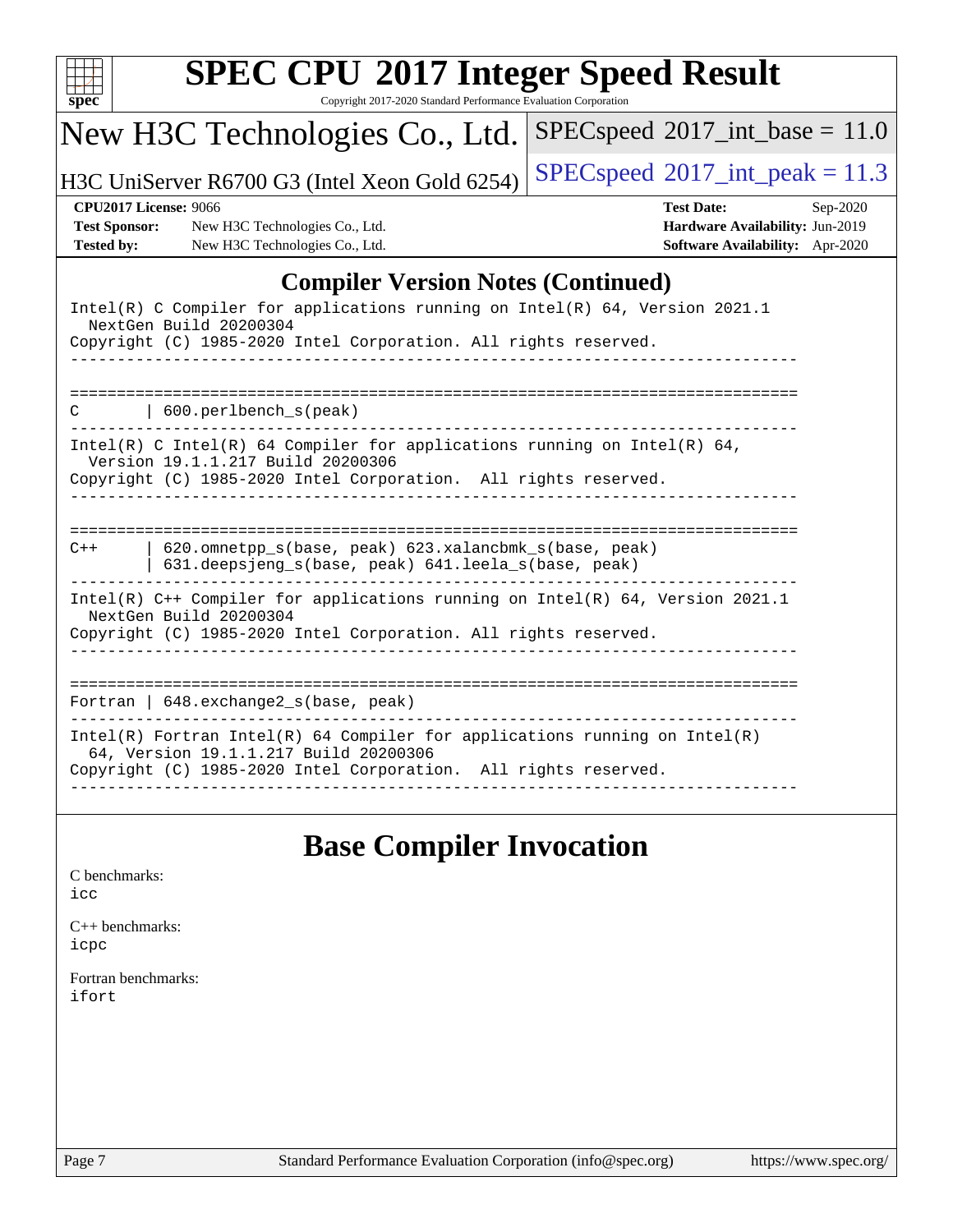

Copyright 2017-2020 Standard Performance Evaluation Corporation

## New H3C Technologies Co., Ltd.

H3C UniServer R6700 G3 (Intel Xeon Gold 6254) [SPECspeed](http://www.spec.org/auto/cpu2017/Docs/result-fields.html#SPECspeed2017intpeak)®[2017\\_int\\_peak = 1](http://www.spec.org/auto/cpu2017/Docs/result-fields.html#SPECspeed2017intpeak)1.3

 $SPECspeed^{\circ}2017\_int\_base = 11.0$  $SPECspeed^{\circ}2017\_int\_base = 11.0$ 

**[Test Sponsor:](http://www.spec.org/auto/cpu2017/Docs/result-fields.html#TestSponsor)** New H3C Technologies Co., Ltd. **[Hardware Availability:](http://www.spec.org/auto/cpu2017/Docs/result-fields.html#HardwareAvailability)** Jun-2019 **[Tested by:](http://www.spec.org/auto/cpu2017/Docs/result-fields.html#Testedby)** New H3C Technologies Co., Ltd. **[Software Availability:](http://www.spec.org/auto/cpu2017/Docs/result-fields.html#SoftwareAvailability)** Apr-2020

**[CPU2017 License:](http://www.spec.org/auto/cpu2017/Docs/result-fields.html#CPU2017License)** 9066 **[Test Date:](http://www.spec.org/auto/cpu2017/Docs/result-fields.html#TestDate)** Sep-2020

## **[Base Portability Flags](http://www.spec.org/auto/cpu2017/Docs/result-fields.html#BasePortabilityFlags)**

 600.perlbench\_s: [-DSPEC\\_LP64](http://www.spec.org/cpu2017/results/res2020q4/cpu2017-20200927-24030.flags.html#b600.perlbench_s_basePORTABILITY_DSPEC_LP64) [-DSPEC\\_LINUX\\_X64](http://www.spec.org/cpu2017/results/res2020q4/cpu2017-20200927-24030.flags.html#b600.perlbench_s_baseCPORTABILITY_DSPEC_LINUX_X64) 602.gcc\_s: [-DSPEC\\_LP64](http://www.spec.org/cpu2017/results/res2020q4/cpu2017-20200927-24030.flags.html#suite_basePORTABILITY602_gcc_s_DSPEC_LP64) 605.mcf\_s: [-DSPEC\\_LP64](http://www.spec.org/cpu2017/results/res2020q4/cpu2017-20200927-24030.flags.html#suite_basePORTABILITY605_mcf_s_DSPEC_LP64) 620.omnetpp\_s: [-DSPEC\\_LP64](http://www.spec.org/cpu2017/results/res2020q4/cpu2017-20200927-24030.flags.html#suite_basePORTABILITY620_omnetpp_s_DSPEC_LP64) 623.xalancbmk\_s: [-DSPEC\\_LP64](http://www.spec.org/cpu2017/results/res2020q4/cpu2017-20200927-24030.flags.html#suite_basePORTABILITY623_xalancbmk_s_DSPEC_LP64) [-DSPEC\\_LINUX](http://www.spec.org/cpu2017/results/res2020q4/cpu2017-20200927-24030.flags.html#b623.xalancbmk_s_baseCXXPORTABILITY_DSPEC_LINUX) 625.x264\_s: [-DSPEC\\_LP64](http://www.spec.org/cpu2017/results/res2020q4/cpu2017-20200927-24030.flags.html#suite_basePORTABILITY625_x264_s_DSPEC_LP64) 631.deepsjeng\_s: [-DSPEC\\_LP64](http://www.spec.org/cpu2017/results/res2020q4/cpu2017-20200927-24030.flags.html#suite_basePORTABILITY631_deepsjeng_s_DSPEC_LP64) 641.leela\_s: [-DSPEC\\_LP64](http://www.spec.org/cpu2017/results/res2020q4/cpu2017-20200927-24030.flags.html#suite_basePORTABILITY641_leela_s_DSPEC_LP64) 648.exchange2\_s: [-DSPEC\\_LP64](http://www.spec.org/cpu2017/results/res2020q4/cpu2017-20200927-24030.flags.html#suite_basePORTABILITY648_exchange2_s_DSPEC_LP64) 657.xz\_s: [-DSPEC\\_LP64](http://www.spec.org/cpu2017/results/res2020q4/cpu2017-20200927-24030.flags.html#suite_basePORTABILITY657_xz_s_DSPEC_LP64)

## **[Base Optimization Flags](http://www.spec.org/auto/cpu2017/Docs/result-fields.html#BaseOptimizationFlags)**

#### [C benchmarks](http://www.spec.org/auto/cpu2017/Docs/result-fields.html#Cbenchmarks):

```
-m64 -qnextgen -std=c11
-Wl,-plugin-opt=-x86-branches-within-32B-boundaries -Wl,-z,muldefs
-xCORE-AVX512 -O3 -ffast-math -flto -mfpmath=sse -funroll-loops
-fuse-ld=gold -qopt-mem-layout-trans=4 -fopenmp -DSPEC_OPENMP
-L/usr/local/jemalloc64-5.0.1/lib -ljemalloc
```
#### [C++ benchmarks:](http://www.spec.org/auto/cpu2017/Docs/result-fields.html#CXXbenchmarks)

```
-m64 -qnextgen -Wl,-plugin-opt=-x86-branches-within-32B-boundaries
-Wl,-z,muldefs -xCORE-AVX512 -O3 -ffast-math -flto -mfpmath=sse
-funroll-loops -fuse-ld=gold -qopt-mem-layout-trans=4
-L/usr/local/IntelCompiler19/compilers_and_libraries_2020.1.217/linux/compiler/lib/intel64_lin
-lqkmalloc
```
#### [Fortran benchmarks:](http://www.spec.org/auto/cpu2017/Docs/result-fields.html#Fortranbenchmarks)

```
-m64 -Wl,-plugin-opt=-x86-branches-within-32B-boundaries -xCORE-AVX512
-O3 -ipo -no-prec-div -qopt-mem-layout-trans=4
-nostandard-realloc-lhs -align array32byte
-mbranches-within-32B-boundaries
```
### **[Peak Compiler Invocation](http://www.spec.org/auto/cpu2017/Docs/result-fields.html#PeakCompilerInvocation)**

[C benchmarks](http://www.spec.org/auto/cpu2017/Docs/result-fields.html#Cbenchmarks): [icc](http://www.spec.org/cpu2017/results/res2020q4/cpu2017-20200927-24030.flags.html#user_CCpeak_intel_icc_66fc1ee009f7361af1fbd72ca7dcefbb700085f36577c54f309893dd4ec40d12360134090235512931783d35fd58c0460139e722d5067c5574d8eaf2b3e37e92)

[C++ benchmarks:](http://www.spec.org/auto/cpu2017/Docs/result-fields.html#CXXbenchmarks) [icpc](http://www.spec.org/cpu2017/results/res2020q4/cpu2017-20200927-24030.flags.html#user_CXXpeak_intel_icpc_c510b6838c7f56d33e37e94d029a35b4a7bccf4766a728ee175e80a419847e808290a9b78be685c44ab727ea267ec2f070ec5dc83b407c0218cded6866a35d07)

**(Continued on next page)**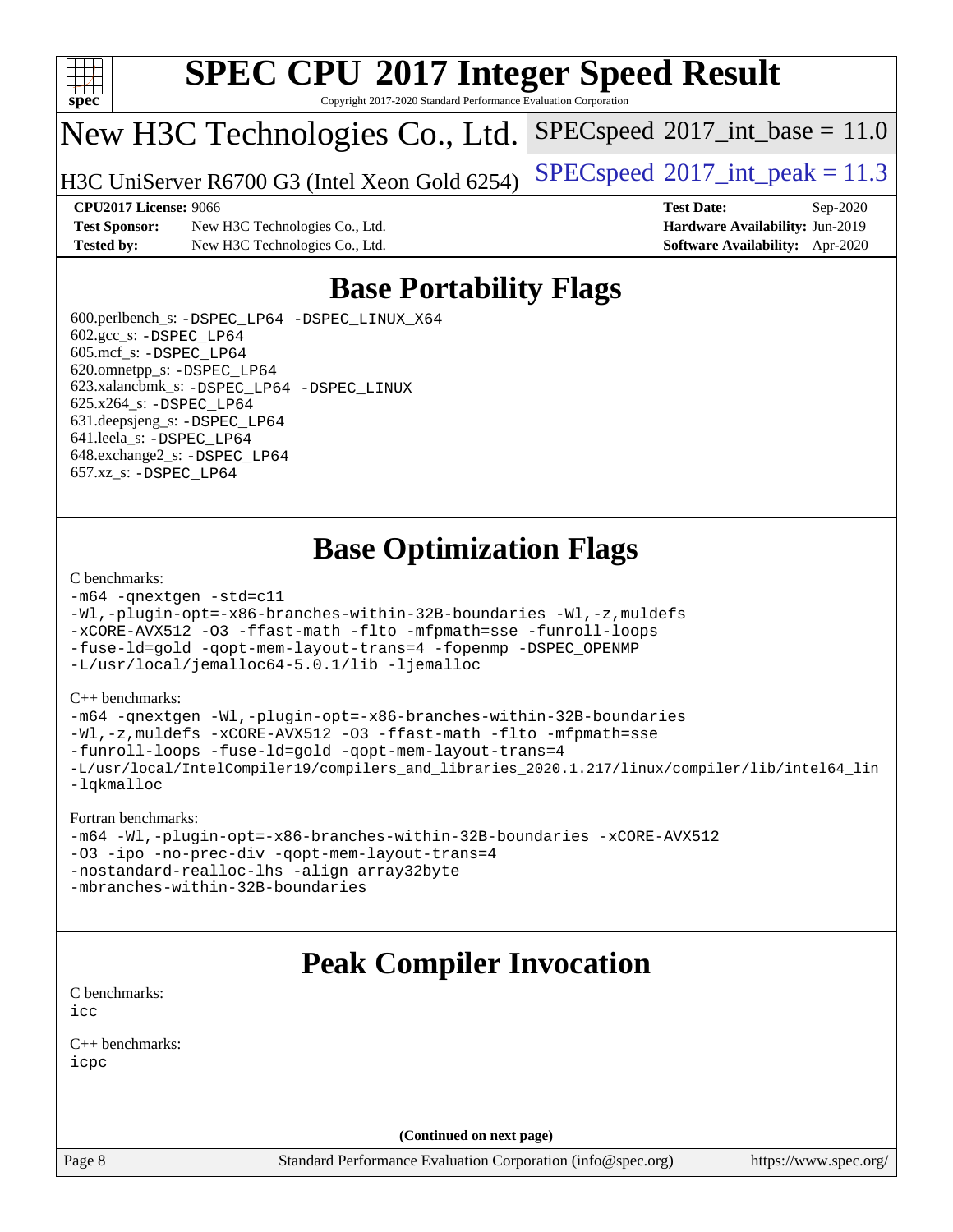

Copyright 2017-2020 Standard Performance Evaluation Corporation

# New H3C Technologies Co., Ltd.

H3C UniServer R6700 G3 (Intel Xeon Gold 6254) [SPECspeed](http://www.spec.org/auto/cpu2017/Docs/result-fields.html#SPECspeed2017intpeak)®[2017\\_int\\_peak = 1](http://www.spec.org/auto/cpu2017/Docs/result-fields.html#SPECspeed2017intpeak)1.3

 $SPECspeed^{\circledcirc}2017\_int\_base = 11.0$  $SPECspeed^{\circledcirc}2017\_int\_base = 11.0$ 

**[Test Sponsor:](http://www.spec.org/auto/cpu2017/Docs/result-fields.html#TestSponsor)** New H3C Technologies Co., Ltd. **[Hardware Availability:](http://www.spec.org/auto/cpu2017/Docs/result-fields.html#HardwareAvailability)** Jun-2019 **[Tested by:](http://www.spec.org/auto/cpu2017/Docs/result-fields.html#Testedby)** New H3C Technologies Co., Ltd. **[Software Availability:](http://www.spec.org/auto/cpu2017/Docs/result-fields.html#SoftwareAvailability)** Apr-2020

**[CPU2017 License:](http://www.spec.org/auto/cpu2017/Docs/result-fields.html#CPU2017License)** 9066 **[Test Date:](http://www.spec.org/auto/cpu2017/Docs/result-fields.html#TestDate)** Sep-2020

# **[Peak Compiler Invocation \(Continued\)](http://www.spec.org/auto/cpu2017/Docs/result-fields.html#PeakCompilerInvocation)**

[Fortran benchmarks](http://www.spec.org/auto/cpu2017/Docs/result-fields.html#Fortranbenchmarks): [ifort](http://www.spec.org/cpu2017/results/res2020q4/cpu2017-20200927-24030.flags.html#user_FCpeak_intel_ifort_8111460550e3ca792625aed983ce982f94888b8b503583aa7ba2b8303487b4d8a21a13e7191a45c5fd58ff318f48f9492884d4413fa793fd88dd292cad7027ca)

### **[Peak Portability Flags](http://www.spec.org/auto/cpu2017/Docs/result-fields.html#PeakPortabilityFlags)**

 600.perlbench\_s: [-DSPEC\\_LP64](http://www.spec.org/cpu2017/results/res2020q4/cpu2017-20200927-24030.flags.html#b600.perlbench_s_peakPORTABILITY_DSPEC_LP64) [-DSPEC\\_LINUX\\_X64](http://www.spec.org/cpu2017/results/res2020q4/cpu2017-20200927-24030.flags.html#b600.perlbench_s_peakCPORTABILITY_DSPEC_LINUX_X64) 602.gcc\_s: [-DSPEC\\_LP64](http://www.spec.org/cpu2017/results/res2020q4/cpu2017-20200927-24030.flags.html#suite_peakCCLD602_gcc_s_DSPEC_LP64)(\*) [-DSPEC\\_LP64](http://www.spec.org/cpu2017/results/res2020q4/cpu2017-20200927-24030.flags.html#suite_peakPORTABILITY602_gcc_s_DSPEC_LP64) 605.mcf\_s: [-DSPEC\\_LP64](http://www.spec.org/cpu2017/results/res2020q4/cpu2017-20200927-24030.flags.html#suite_peakPORTABILITY605_mcf_s_DSPEC_LP64) 620.omnetpp\_s: [-DSPEC\\_LP64](http://www.spec.org/cpu2017/results/res2020q4/cpu2017-20200927-24030.flags.html#suite_peakPORTABILITY620_omnetpp_s_DSPEC_LP64) 623.xalancbmk\_s: [-DSPEC\\_LP64](http://www.spec.org/cpu2017/results/res2020q4/cpu2017-20200927-24030.flags.html#suite_peakPORTABILITY623_xalancbmk_s_DSPEC_LP64) [-DSPEC\\_LINUX](http://www.spec.org/cpu2017/results/res2020q4/cpu2017-20200927-24030.flags.html#b623.xalancbmk_s_peakCXXPORTABILITY_DSPEC_LINUX) 625.x264\_s: [-DSPEC\\_LP64](http://www.spec.org/cpu2017/results/res2020q4/cpu2017-20200927-24030.flags.html#suite_peakPORTABILITY625_x264_s_DSPEC_LP64) 631.deepsjeng\_s: [-DSPEC\\_LP64](http://www.spec.org/cpu2017/results/res2020q4/cpu2017-20200927-24030.flags.html#suite_peakPORTABILITY631_deepsjeng_s_DSPEC_LP64) 641.leela\_s: [-DSPEC\\_LP64](http://www.spec.org/cpu2017/results/res2020q4/cpu2017-20200927-24030.flags.html#suite_peakPORTABILITY641_leela_s_DSPEC_LP64) 648.exchange2\_s: [-DSPEC\\_LP64](http://www.spec.org/cpu2017/results/res2020q4/cpu2017-20200927-24030.flags.html#suite_peakPORTABILITY648_exchange2_s_DSPEC_LP64) 657.xz\_s: [-DSPEC\\_LP64](http://www.spec.org/cpu2017/results/res2020q4/cpu2017-20200927-24030.flags.html#suite_peakPORTABILITY657_xz_s_DSPEC_LP64)

(\*) Indicates a portability flag that was found in a non-portability variable.

# **[Peak Optimization Flags](http://www.spec.org/auto/cpu2017/Docs/result-fields.html#PeakOptimizationFlags)**

[C benchmarks](http://www.spec.org/auto/cpu2017/Docs/result-fields.html#Cbenchmarks):

```
 600.perlbench_s: -Wl,-z,muldefs -prof-gen(pass 1) -prof-use(pass 2)
-xCORE-AVX512 -ipo -O3 -no-prec-div
-qopt-mem-layout-trans=4 -fno-strict-overflow
-mbranches-within-32B-boundaries
-L/usr/local/jemalloc64-5.0.1/lib -ljemalloc
```
 602.gcc\_s: [-m64](http://www.spec.org/cpu2017/results/res2020q4/cpu2017-20200927-24030.flags.html#user_peakCCLD602_gcc_s_m64-icc) [-qnextgen](http://www.spec.org/cpu2017/results/res2020q4/cpu2017-20200927-24030.flags.html#user_peakCCLD602_gcc_s_f-qnextgen) [-std=c11](http://www.spec.org/cpu2017/results/res2020q4/cpu2017-20200927-24030.flags.html#user_peakCCLD602_gcc_s_std-icc-std_0e1c27790398a4642dfca32ffe6c27b5796f9c2d2676156f2e42c9c44eaad0c049b1cdb667a270c34d979996257aeb8fc440bfb01818dbc9357bd9d174cb8524) [-fuse-ld=gold](http://www.spec.org/cpu2017/results/res2020q4/cpu2017-20200927-24030.flags.html#user_peakCCLD602_gcc_s_f-fuse-ld_920b3586e2b8c6e0748b9c84fa9b744736ba725a32cab14ad8f3d4ad28eecb2f59d1144823d2e17006539a88734fe1fc08fc3035f7676166309105a78aaabc32) [-Wl,-plugin-opt=-x86-branches-within-32B-boundaries](http://www.spec.org/cpu2017/results/res2020q4/cpu2017-20200927-24030.flags.html#user_peakLDFLAGS602_gcc_s_f-x86-branches-within-32B-boundaries_0098b4e4317ae60947b7b728078a624952a08ac37a3c797dfb4ffeb399e0c61a9dd0f2f44ce917e9361fb9076ccb15e7824594512dd315205382d84209e912f3) [-Wl,-z,muldefs](http://www.spec.org/cpu2017/results/res2020q4/cpu2017-20200927-24030.flags.html#user_peakEXTRA_LDFLAGS602_gcc_s_link_force_multiple1_b4cbdb97b34bdee9ceefcfe54f4c8ea74255f0b02a4b23e853cdb0e18eb4525ac79b5a88067c842dd0ee6996c24547a27a4b99331201badda8798ef8a743f577) [-fprofile-generate](http://www.spec.org/cpu2017/results/res2020q4/cpu2017-20200927-24030.flags.html#user_peakPASS1_CFLAGSPASS1_LDFLAGS602_gcc_s_fprofile-generate)(pass 1) [-fprofile-use=default.profdata](http://www.spec.org/cpu2017/results/res2020q4/cpu2017-20200927-24030.flags.html#user_peakPASS2_CFLAGSPASS2_LDFLAGS602_gcc_s_fprofile-use_56aeee182b92ec249f9670f17c9b8e7d83fe2d25538e35a2cf64c434b579a2235a8b8fc66ef5678d24461366bbab9d486c870d8a72905233fc08e43eefe3cd80)(pass 2) [-xCORE-AVX512](http://www.spec.org/cpu2017/results/res2020q4/cpu2017-20200927-24030.flags.html#user_peakCOPTIMIZEPASS1_CFLAGSPASS1_LDFLAGS602_gcc_s_f-xCORE-AVX512) [-flto](http://www.spec.org/cpu2017/results/res2020q4/cpu2017-20200927-24030.flags.html#user_peakCOPTIMIZEPASS1_CFLAGSPASS1_LDFLAGS602_gcc_s_f-flto) [-Ofast](http://www.spec.org/cpu2017/results/res2020q4/cpu2017-20200927-24030.flags.html#user_peakPASS1_CFLAGSPASS1_LDFLAGS602_gcc_s_f-Ofast)(pass 1) [-O3](http://www.spec.org/cpu2017/results/res2020q4/cpu2017-20200927-24030.flags.html#user_peakCOPTIMIZE602_gcc_s_f-O3) [-ffast-math](http://www.spec.org/cpu2017/results/res2020q4/cpu2017-20200927-24030.flags.html#user_peakCOPTIMIZE602_gcc_s_f-ffast-math) [-qopt-mem-layout-trans=4](http://www.spec.org/cpu2017/results/res2020q4/cpu2017-20200927-24030.flags.html#user_peakCOPTIMIZE602_gcc_s_f-qopt-mem-layout-trans_fa39e755916c150a61361b7846f310bcdf6f04e385ef281cadf3647acec3f0ae266d1a1d22d972a7087a248fd4e6ca390a3634700869573d231a252c784941a8) [-L/usr/local/jemalloc64-5.0.1/lib](http://www.spec.org/cpu2017/results/res2020q4/cpu2017-20200927-24030.flags.html#user_peakEXTRA_LIBS602_gcc_s_jemalloc_link_path64_1_cc289568b1a6c0fd3b62c91b824c27fcb5af5e8098e6ad028160d21144ef1b8aef3170d2acf0bee98a8da324cfe4f67d0a3d0c4cc4673d993d694dc2a0df248b) [-ljemalloc](http://www.spec.org/cpu2017/results/res2020q4/cpu2017-20200927-24030.flags.html#user_peakEXTRA_LIBS602_gcc_s_jemalloc_link_lib_d1249b907c500fa1c0672f44f562e3d0f79738ae9e3c4a9c376d49f265a04b9c99b167ecedbf6711b3085be911c67ff61f150a17b3472be731631ba4d0471706)

 $605.\text{mcf}\text{ s}:$  basepeak = yes

```
 625.x264_s: -m64 -qnextgen -std=c11
-Wl,-plugin-opt=-x86-branches-within-32B-boundaries
-Wl,-z,muldefs -xCORE-AVX512 -flto -O3 -ffast-math
-fuse-ld=gold -qopt-mem-layout-trans=4 -fno-alias
-L/usr/local/jemalloc64-5.0.1/lib -ljemalloc
```
**(Continued on next page)**